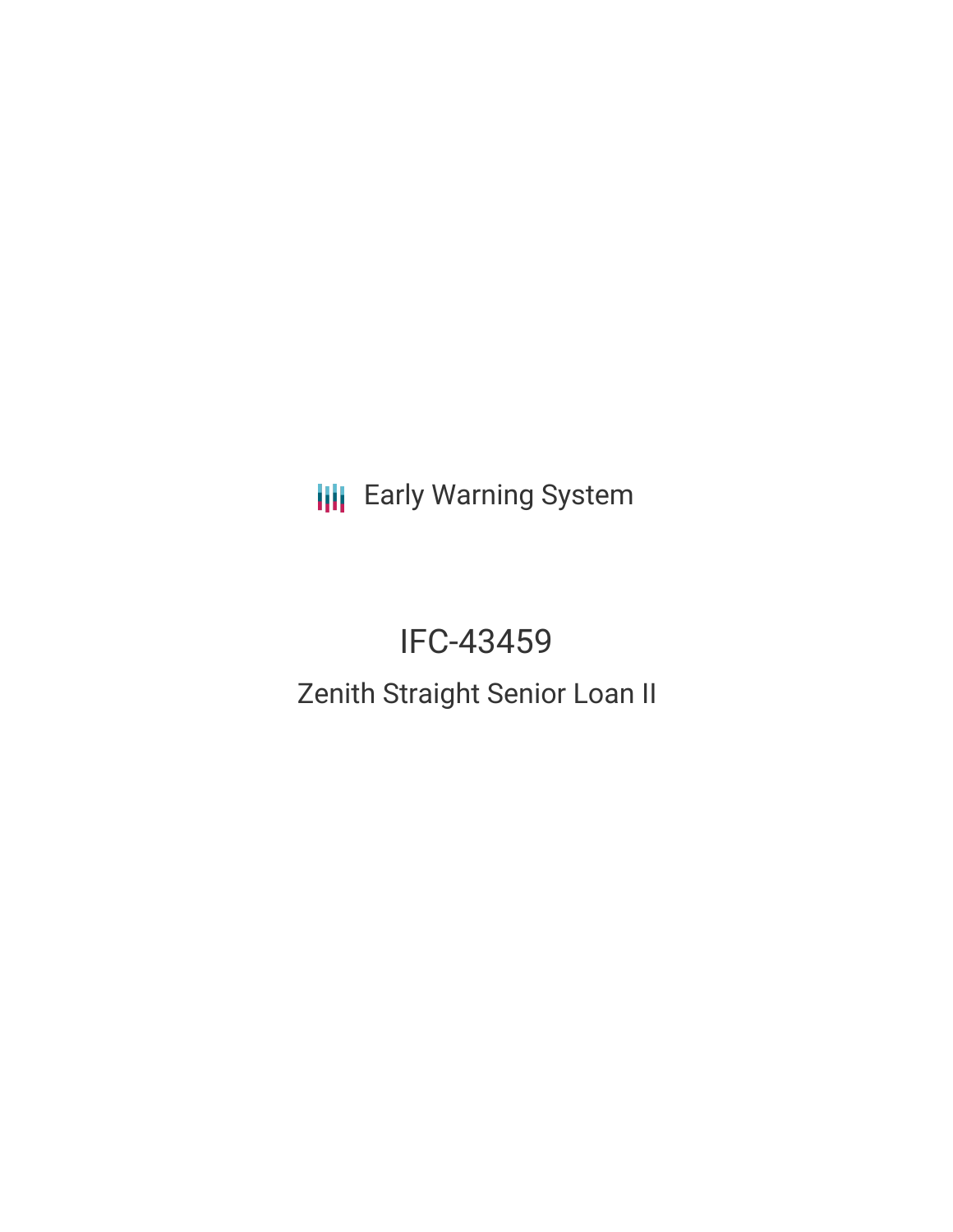

# **Quick Facts**

| <b>Countries</b>               | Nigeria                                 |
|--------------------------------|-----------------------------------------|
| <b>Financial Institutions</b>  | International Finance Corporation (IFC) |
| <b>Status</b>                  | Proposed                                |
| <b>Bank Risk Rating</b>        | U                                       |
| <b>Voting Date</b>             | 2020-03-20                              |
| <b>Borrower</b>                | <b>ZENITH BANK PLC</b>                  |
| <b>Sectors</b>                 | Finance                                 |
| <b>Investment Amount (USD)</b> | \$150.00 million                        |
| <b>Project Cost (USD)</b>      | \$200.00 million                        |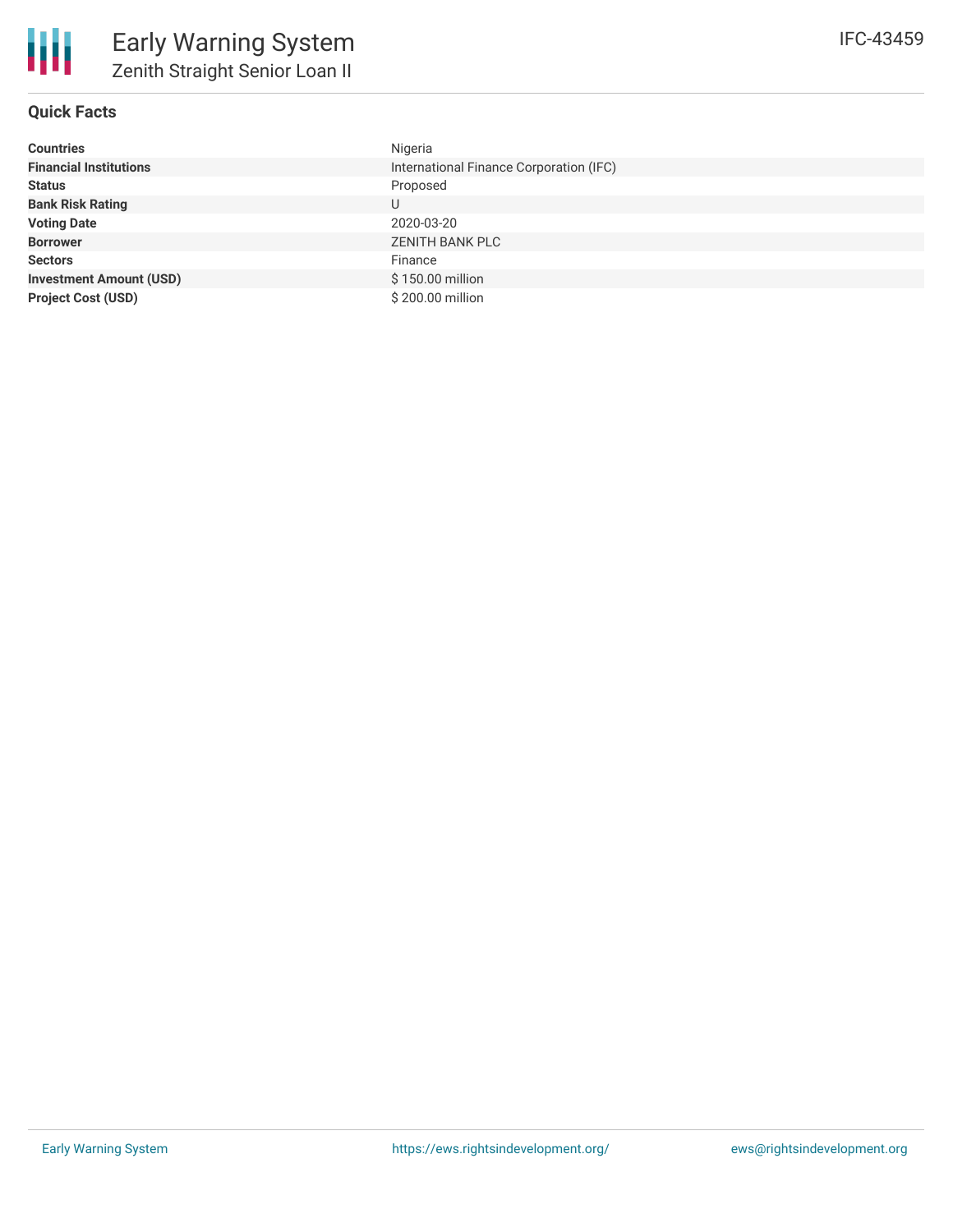

# **Project Description**

The proposed project is an unsecured senior loan of US\$150 million for IFC's own account and an up to US\$50 million syndicated loan from other financial institutions to Zenith Bank Plc ('Zenith Bank' or "the Bank"), a leading financial institution in Nigeria ('the Country"). The loan will support the Bank in increasing its lending to SMEs, including Women-Owned SMEs ("WSMEs"), and climate smart projects.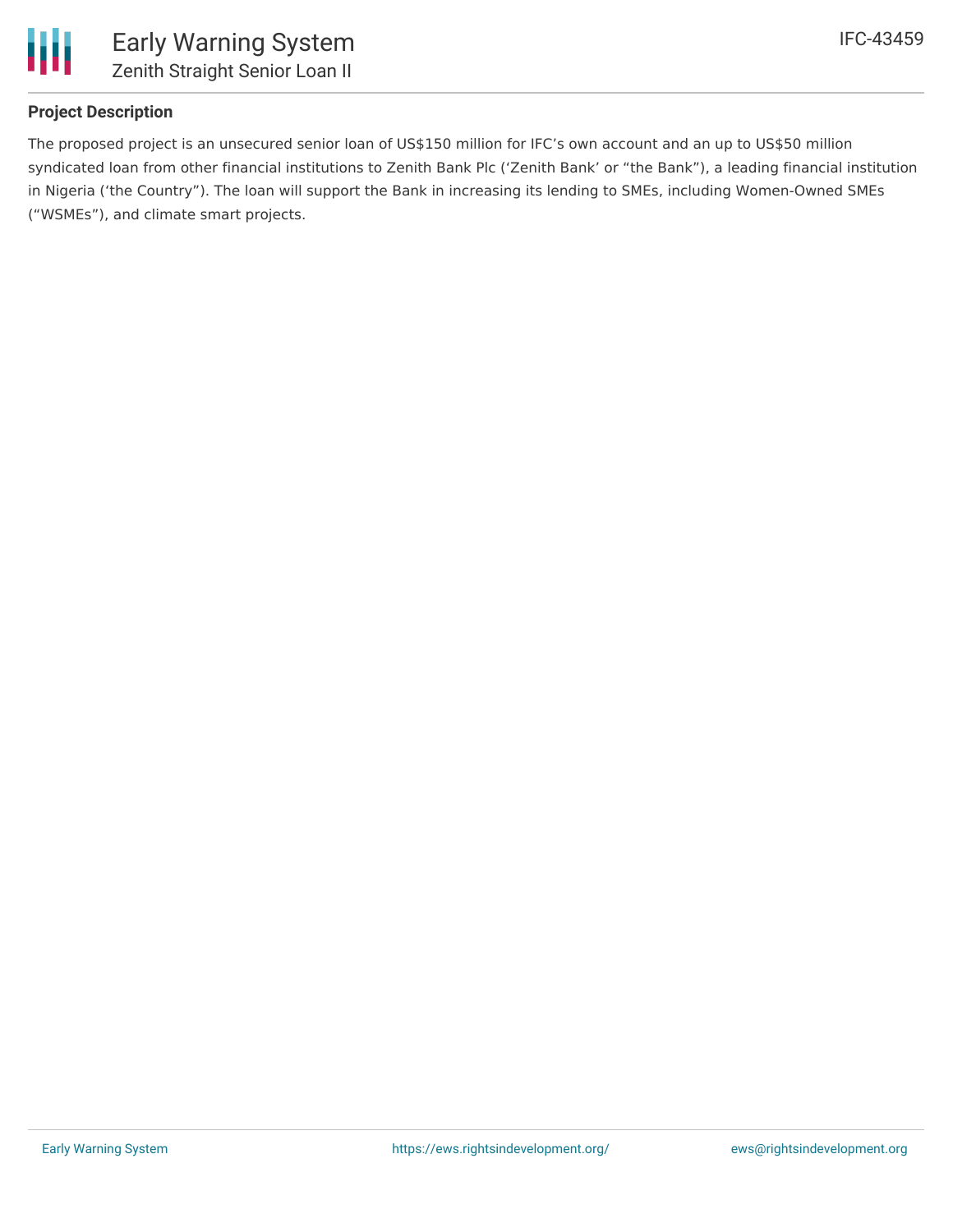#### **Investment Description**

• International Finance Corporation (IFC)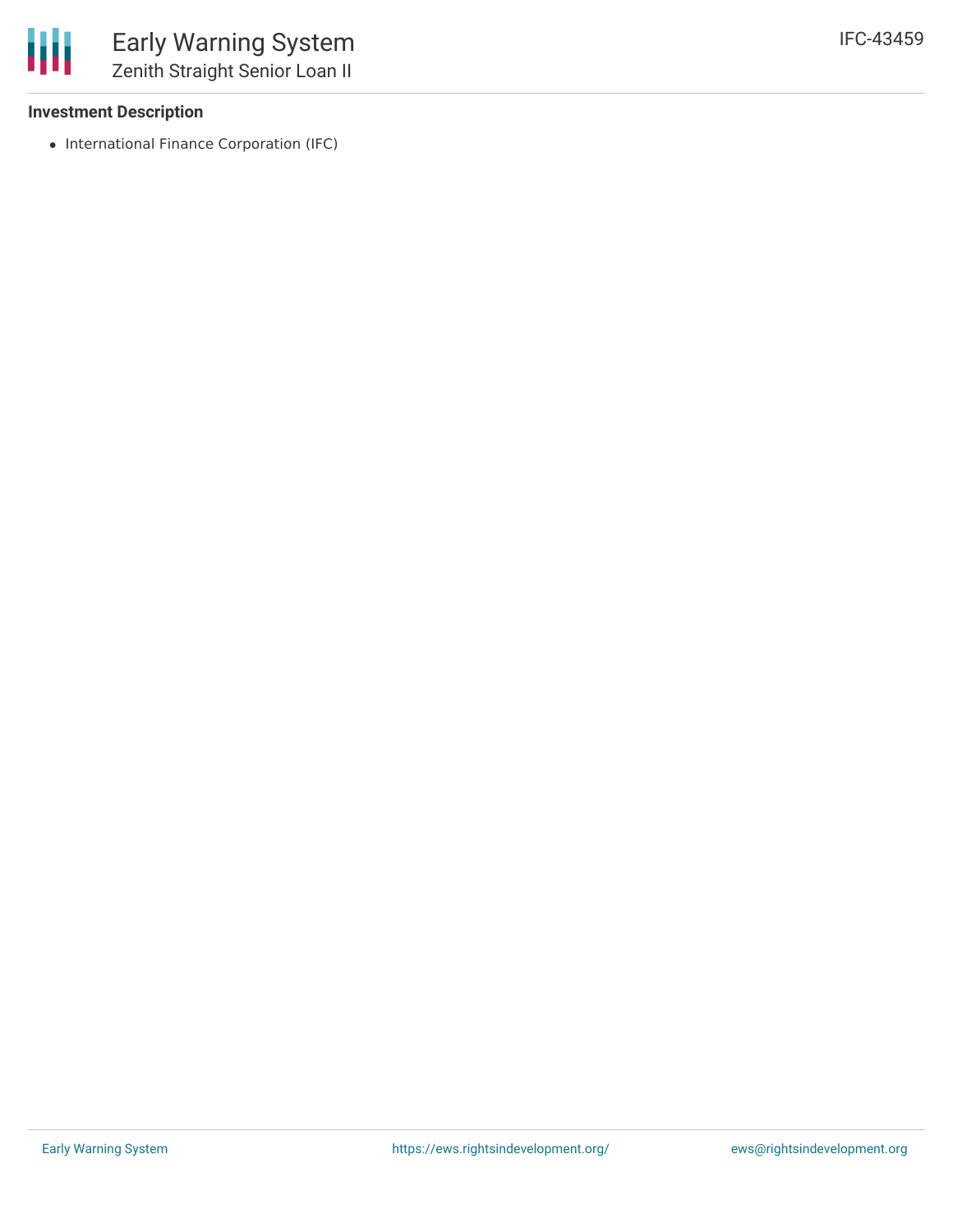

# **Contact Information**

ACCOUNTABILITY MECHANISM OF IFC

The Compliance Advisor Ombudsman (CAO) is the independent complaint mechanism and fact-finding body for people who believe they are likely to be, or have been, adversely affected by an IFC or MIGA- financed project. If you submit a complaint to the CAO, they may assist you in resolving a dispute with the company and/or investigate to assess whether the IFC is following its own policies and procedures for preventing harm to people or the environment. If you want to submit a complaint electronically, you can email the CAO at CAO@worldbankgroup.org. You can learn more about the CAO and how to file a complaint at http://www.cao-ombudsman.org/